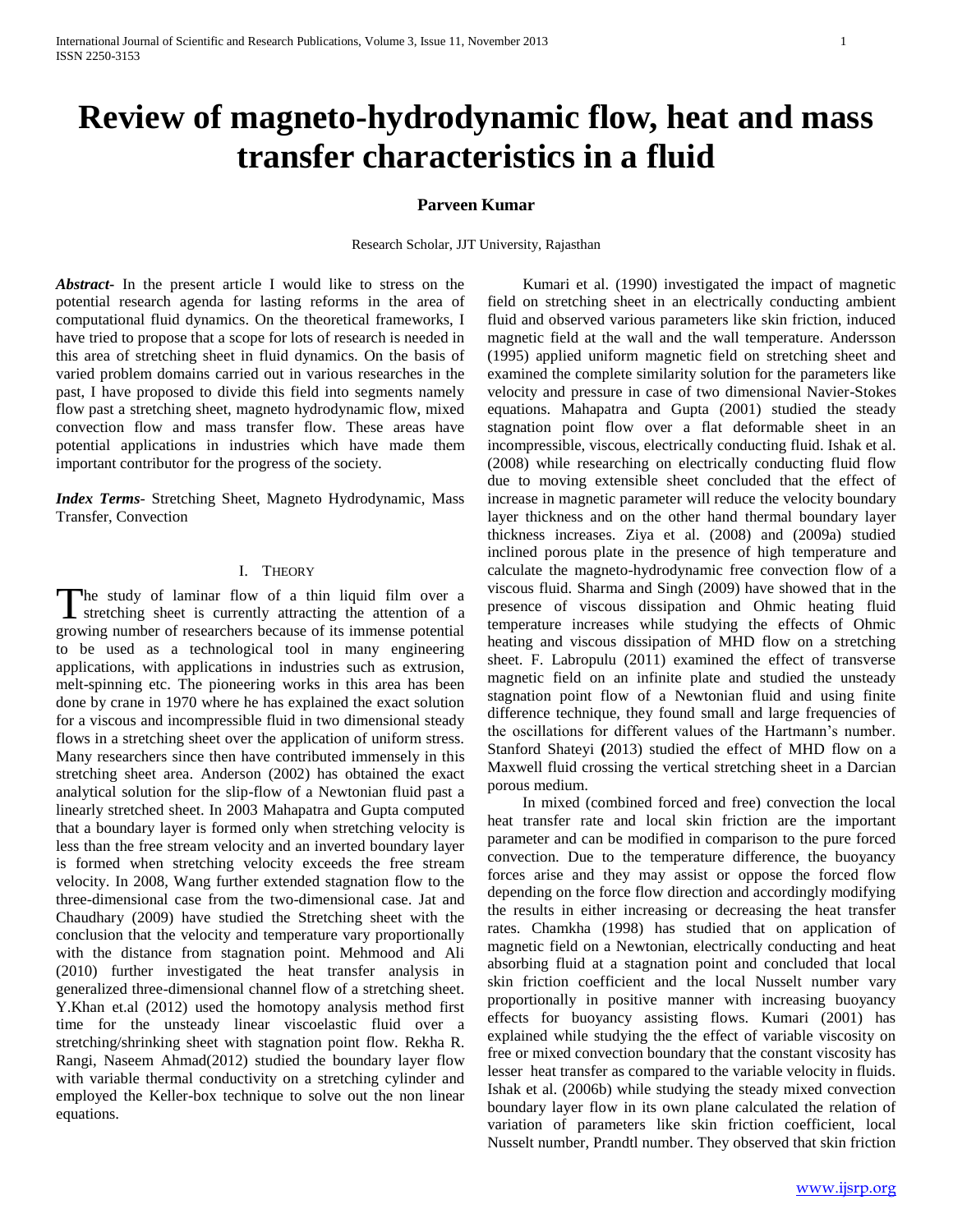coefficient and local Nusselt number are directly proportional to the buoyancy parameter and on increase in Prandtl number,local Nusselt number increases but skin friction coefficient decreases. Prasad et al (2010) has observed that the momentum boundary layer as well as the thermal boundary layer thickness increases on increasing the variable viscosity parameter and the mixed convection parameter. D. Li et al (2011) investigated steady mixed convection flow of a viscoelastic fluid stagnating orthogonally on a heated or cooled vertical flat plate and found that the skin friction coefficient and the local heat transfer are inversely proportional to the Weissenberg number We in all the flow cases while the skin friction decreases with the Prandtl number Pr and the local heat transfer increases with the Prandtl number Pr .T. Hayat et al (2013) explained the heat transfer effects in magnetohydrodynamic (MHD) axisymmetric flow of third-grade fluid between the stretching sheets.

 Takhar et al. (2000) observed the mass transfer characteristic on a viscous electrically conducting fluid and explained that the magnetic field reduces the surface mass transfer marginally but increases the surface skin friction significantly. Ghaly (2002) studied radiation effect on an isothermal sheet and found that velocity and temperature profiles, Nusselt number and local shear stress are markedly influenced by the radiation. Postelnicu (2007) while taking into consideration the diffusion-thermo (Dufour) and thermaldiffusion (Soret) effects explained that the order of chemical reaction and chemical reaction parameter play a vital role in the solution. Partha (2008) examined thermophoresis particle deposition in free convection on a vertical plate in non-Darcy porous medium and found that buoyancies are greatly influenced by the Soret effect. Pal (2009) investigated stretching sheet in the presence of buoyancy force and thermal radiation and found that the local Nusselt number is directly proportional to the Prandtl number. Postelnicu (2010) studied Dufour and Soret effect of stagnation flow in a porous medium and got the asymptotic analytical solution for large suction cases. M. Turkyilmazoglu & I. Pop (2013) has studied the flow and heat transfer of a Jeffrey fluid near the stagnation point on a stretching sheet and found that vaious physical parameters like, stretching/shrinking strength, Deborah number and suction/injection parameters affects the fluid flow while Prandtl number affects the temperature field.

#### II. CONCLUSION AND FUTURE SCOPE

 This computational fluid dynamics area on stretching sheet is flourishing at a fast rate in various types of physical problems. Now a day various researchers are employing nanotechnology in fluids which can be looked upon in the future because nanotechnology enhances the thermal conductivity and various parameters which is of significant use. The scope for the future research could be the application of various soft computing techniques like genetic algorithm, fuzzy and neural network to solve out these physical problems which have enormous applications in the industry. Newer and newer techniques are emerging out to solve out the various stretching sheet problem which will be beneficial for industry and hence in long run to the society.

#### **REFERENCES**

- [1] Andersson H.I. (1995), An exact solution of the Navier-Stokes equations for magnetohydrodynamic flow. *Acta Mechanica*, vol. 113, 241-244.
- [2] Andersson H.I. (2002). Slip flow past a stretching surface. *Acta Mechanica*, vol. 158, 121-125.
- [3] Chamkha A.J. (1998). Hydromagnetic mixed convection stagnation flow with suction and blowing. *International Communications in Heat and Mass Transfer*, vol. 25, 417-426.
- [4] Crane L.J. (1970). Flow past a stretching plate. *The Journal of Applied Mathematics and Physics (ZAMP)*, vol. 21, 645–647.
- [5] D. Li , F. Labropulu , I. Pop (2011) Mixed convection flow of a viscoelastic fluid near the orthogonal stagnation-point on a vertical surface ,International Journal of Thermal Sciences 50 , 1698-1705
- [6] F. Labropulu(2011) Unsteady stagnation-point flow of a Newtonian fluid in the presence of a magnetic field, International Journal of Non-Linear Mechanics 46, 938–941
- [7] Ghaly A.Y. (2002). Radiation effects on a certain MHD free-convection flow. *Chaos, Solitions and Fractals*, vol. 13, 1843-1850.
- [8] Ishak A., R. Nazar and I. Pop (2006b). Mixed convection boundary layers in the stagnation-point flow towards a stretching vertical sheet. *Meccanica*, vol. 41, 509-518.
- [9] Ishak A., R. Nazar and I. Pop (2008). MHD boundary layer flow due to a moving extensible surface. *Journal of Engineering Mathematics*, vol. 62, 23-33.
- [10] Jat R.N. and S. Chaudhary (2009). MHD flow and heat transfer over a stretching sheet. *Applied Mathematical Sciences*, vol. 3(26), 1285 – 1294.
- [11] Kumari M., H.S. Takhar and G. Nath (1990). MHD flow and heat transfer over a stretching surface with prescribed wall temperature or heat flux. *Warme-und Stoffuberotragung*, vol. 25, 331-336.
- [12] Kumari M. (2001). Variable viscosity effects on free and mixed convection boundary-layer flow from a horizontal surface in a saturated porous medium-variable heat flux. *Mechanics Research Communications*, vol. 28, 339-348.
- [13] M. Turkyilmazoglu, I. Pop (2013) Exact analytical solutions for the flow and heat transfer near the stagnation point on a stretching/shrinking sheet in a Jeffrey fluid, International Journal of Heat and Mass Transfer 57 , 82–88
- [14] Mahapatra T.R. and A.S. Gupta (2001). Magnetohydrodynamic stagnationpoint flow towards a stretching sheet. *Acta Mechanica*, vol. 152, 191-196.
- [15] Mahapatra T.R. and A.S. Gupta (2003). Stagnation-point flow towards a stretching surface. *The Canadian Journal of Chemical Engineering*, vol. 81, 258-263.
- [16] Mehmood A. and A. Ali (2010). Heat transfer analysis of three-dimensional flow in a channel of lower stretching wall. *Journal of Taiwan Institute of Chemical Engineers*, vol. 41, 29-34.
- [17] Pal D. (2009). Heat and mass transfer in stagnation-point flow towards a stretching surface in the presence of boundary force and thermal radiation. *Meccanica*, vol. 44, 145-158.
- [18] Partha M.K. (2008). Thermophoresis particle deposition in a non-Darcy porous medium under the influence of Soret, Dufour effects. *Heat and Mass Transfer*, vol. 44, 969-977.
- [19] Postelnicu A. (2007). Influence of chemical reaction on heat and mass transfer by natural convection from vertical surface in porous media considering Soret and Dufour effects. *Heat and Mass Transfer*, vol. 43, 595-602.
- [20] Postelnicu A. (2010). Heat and mass transfer by natural convection at a stagnation point in a porous medium considering Soret and Dufour effects. *Heat and Mass Transfer*, vol. 46, 831-840.
- [21] Prasad K.V., K. Vajravelu and P.S. Datti (2010). Mixed convection heat transfer over a non-linear stretching surface with variable fluid properties. *International Journal of non-linear Mechanics*, vol. 45, 320-330.
- [22] Rekha R. Rangi, Naseem Ahmad(2012), Boundary Layer Flow past a Stretching Cylinder and Heat Transfer with Variable Thermal Conductivity, *Applied Mathematics*, 3, 205-209
- [23] Sharma P.R. and G. Singh (2009). Effects of Ohmic heating and viscous dissipation on steady MHD flow near a stagnation point on an isothermal stretching sheet. *Thermal Science*, vol. 13(1), 5-12.